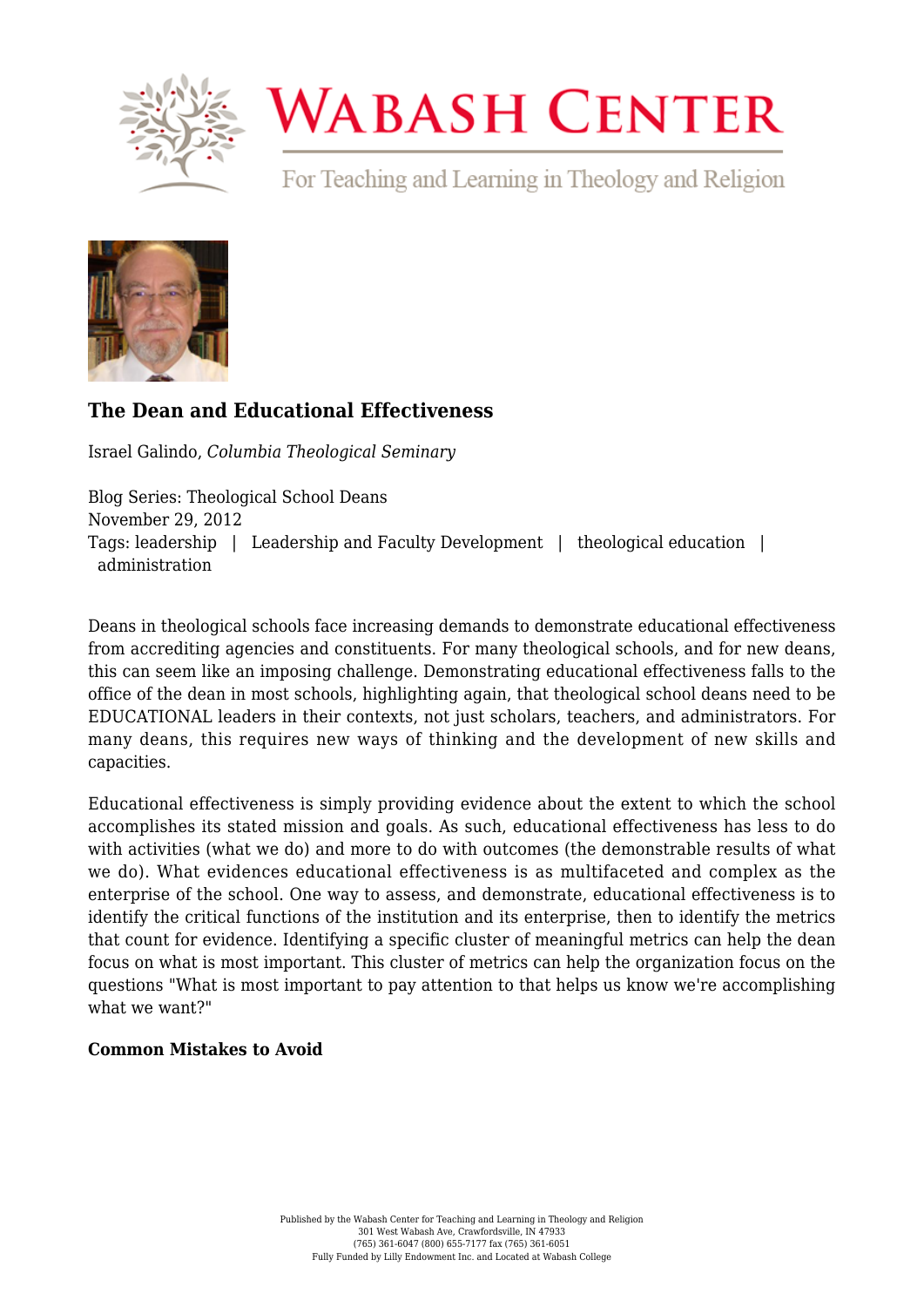When developing and using metrics, avoid these common mistakes:

Creating metrics for the sake of just having metrics. Metrics are tools to be used. Formulating too many metrics, resulting in data tracking with little action.

Lack of follow up. Metrics and assessment yield accountability. They solicit decision and action.

Identifying and tracking metrics that do not lead to actions. This is just compiling trivia.

Keeping metrics isolated from other critical indicators. Meaningful metrics tend to integrate with other critical factors (trends, comparison with peer schools, etc).

Below is a sample list of metrics that can provide the cluster of items one can choose for demonstrating educational effectiveness. The metrics are identified by categories for convenience, but the nature and complexity of an educational institution means that many metrics will integrate with those in other categories. Not all metrics are of equal weight, and all metrics are assessed in comparison to what they measure.

#### **Sample Matriculation Metrics**

FTE: ATS, internal, total for all programs, by degree program, end-of-year trend comparisons, percentage increase or decrease, compared with head count. Entering class FTE yield

Entering class as percentage of student body

Entering class profile: by degree program, race, gender, geography, age. Trend analysis, comparison with peer schools.

Graduates as percentage of student body

Graduation class profile: by degree program, race, gender, debt, percentage placed, plans for ministry

Student/Faculty ratio

Average classroom enrollment

Tuition revenue as percentage of budget

Retention rate

Graduation rate

Failure to complete program tracking (dismissals, drops, factors)